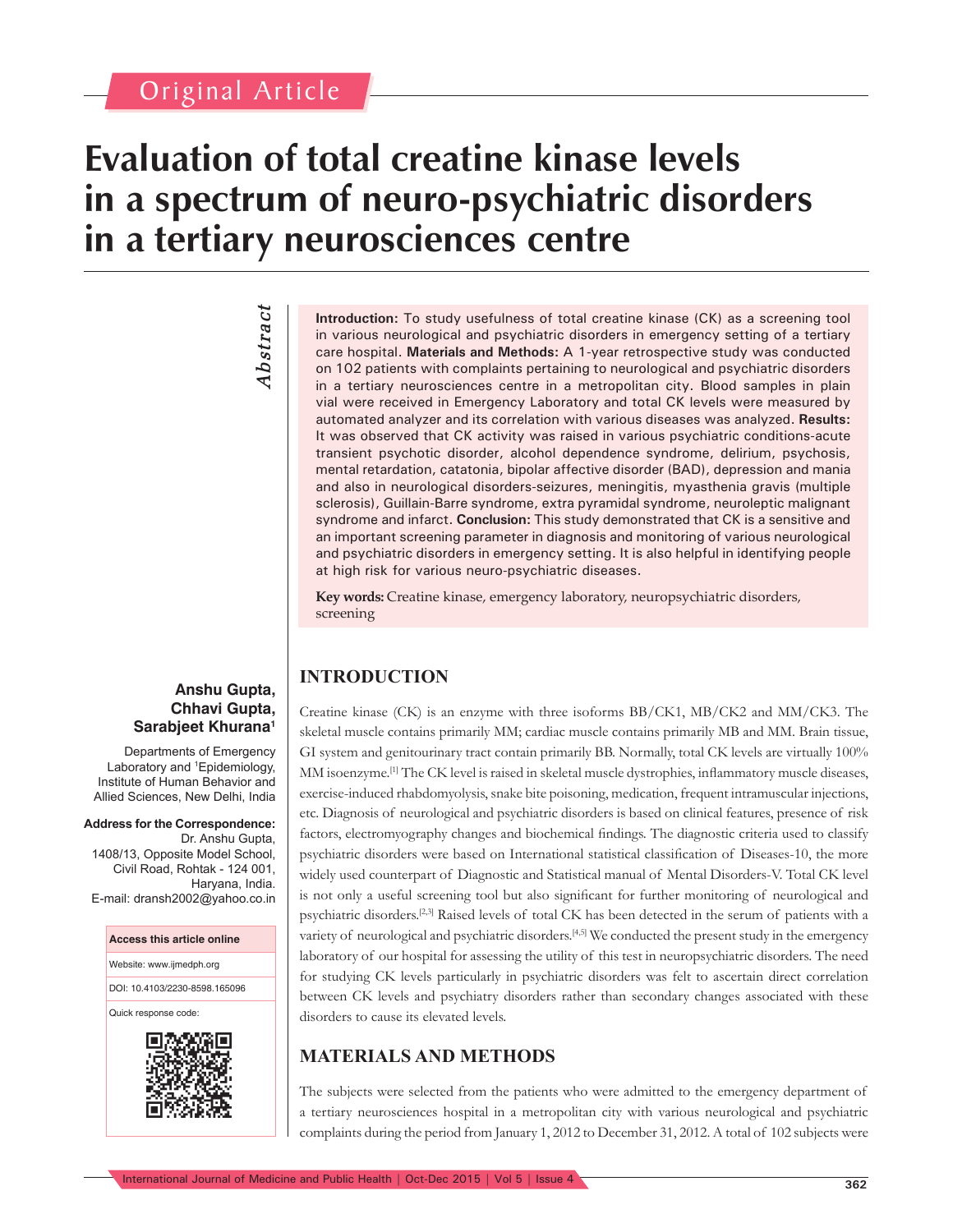considered. Blood samples in plain vial from each patient within 6 h after admission were collected and received in emergency laboratory. The samples were then centrifuged and only non-hemolysed samples were analyzed within 1 h after collection. The following samples were rejected: Hemolysed samples, samples from patients with history of alcohol, and other drug intake, patients who had received multiple intramuscular injections and patients who have undergone strenuous exercise before sampling. In hemolysed samples, repeat samples were taken because enzymes and intermediates liberated from the red blood cells may affect the lag phase and the side reactions occurring in the assay system.[6] Serum total CK test was carried out on the automated biochemistry system that used ENZOPAK NAC (kinetic) method which is based on modification of Szasz method[7] and is according to International Federation of Clinical Chemistry.[8] Serum total CK activity denotes CK-MM activity exclusively. The upper limit taken for normal CK was 140U/L for women and 175U/L for men.

#### **Statistical analysis**

It was performed using SPSS for windows 11.5 software program and Microsoft Excel 2007 Program with license no. 305147890.

## **RESULTS**

The total study sample was composed of 102 cases, out of which 59 (57.8%) were neurological cases and 43 (42.2%) were psychiatric cases. The age distribution of the study sample is from 6 to 80 years of age with mean age 34.5 years as shown in contingency Table 1. The maximum number of study subjects was in the age group of 30-40 years. There were 73 males and 29 females in the study group. The Reference range of total CK value taken was 38-175U/L in males and 26-140U/L in females. The total CK value in serum denotes exclusively CK-MM.

Among the neurological disorders, maximum number of cases was of seizures followed by meningitis, myasthenia gravis, Guillain-Barre Syndrome (GBS), extra pyramidal syndrome (EPS), neuroleptic malignant syndrome (NMS) and infarct. In the psychiatric disorders, the maximum number of cases were of acute transient psychotic disorder (ATPD) followed by alcohol dependence syndrome (ADS), psychosis, mental retardation (MR), delirium, catatonia, bipolar affective disorder (BAD), depression and mania [Pie Charts 1 and 2].

In neurological disorders, CK level was found to be significantly increased in maximum cases of seizures (67.7%) followed by meningitis (10.1%). In most of the neurological cases (84.7%), total CK value was significantly increased up to 1500U/L followed by 10.2% cases of seizures and meningitis with CK values between 1500 and 3000U/L and few cases (5.1%) of seizures and myasthenia gravis with total CK value exceeding 3000U/L, irrespective of gender.

In psychiatric conditions, maximum number of cases (83.7%) showed total CK values increased up to 1500U/L followed by 9.3% cases of psychosis, ADS, MR and catatonia with total CK values between 1500 and 3000U/L and 6.9% cases of alcohol dependence syndrome and catatonia had total CK values above 3000U/l, irrespective of gender [Tables 2 and 3].

### **DISCUSSION**

Creatine kinase, also known as creatine phosphokinase is an enzyme expressed by various tissues and cell types that catalyses the reversible phosphorylation of creatine by adenosine triphosphate.[9] CK activity is greatest in striated muscle and heart tissue and then in other tissues such as brain, the GIT and the urinary bladder. CK is a dimer composed of two subunits-B and M. Three different forms of subunits exist-BB, MB and MM. CK-MM is found mainly

| Table 1: Age distribution of the study samples |                           |            |  |  |  |  |
|------------------------------------------------|---------------------------|------------|--|--|--|--|
| Age group (in years)                           | <b>Number of patients</b> | Percentage |  |  |  |  |
| $0 - 10$                                       | 04                        | 4.08       |  |  |  |  |
| $10 - 20$                                      | 19                        | 19.38      |  |  |  |  |
| $20 - 30$                                      | 17                        | 17.34      |  |  |  |  |
| $30 - 40$                                      | 38                        | 38.76      |  |  |  |  |
| $40 - 50$                                      | 06                        | 6.12       |  |  |  |  |
| $50 - 60$                                      | 08                        | 8.16       |  |  |  |  |
| 60-70                                          | 07                        | 7.14       |  |  |  |  |
| 70-80                                          | 03                        | 3.06       |  |  |  |  |
| Total                                          | 102                       |            |  |  |  |  |

| Table 2: Total CK level in various neurological<br>disorders neurological disorders |      |      |           |              |  |  |  |
|-------------------------------------------------------------------------------------|------|------|-----------|--------------|--|--|--|
| Total CK value (U/L) > RV-1500 1500-3000                                            |      |      | 3000-4500 | <b>Total</b> |  |  |  |
| Seizure                                                                             | 33   | 5    | 2         | 40           |  |  |  |
| Meningitis                                                                          | 5    |      |           | 6            |  |  |  |
| Myasthenia gravis                                                                   | 3    |      |           |              |  |  |  |
| <b>GBS</b>                                                                          | 3    |      | Ω         | 3            |  |  |  |
| <b>EPS</b>                                                                          | 2    |      | Ω         | 2            |  |  |  |
| <b>NMS</b>                                                                          | 2    |      | Ω         | 2            |  |  |  |
| Infarct                                                                             | 2    |      | O         | 2            |  |  |  |
| Total                                                                               | 50   | 6    | 3         | 59           |  |  |  |
| Percentage                                                                          | 84.7 | 10.2 | 5.1       |              |  |  |  |

GBS = Guillain-Barre syndrome, EPS = Extra pyramidal syndrome, NMS = Neuroleptic malignant syndrome, CK = Creatine kinase

**Table 3: Total CK level in various psychiatric** 

| disorders psychiatric disorders |      |           |           |              |  |  |  |  |
|---------------------------------|------|-----------|-----------|--------------|--|--|--|--|
| Total CK value (U/L) >RV-1500   |      | 1500-3000 | 3000-4500 | <b>Total</b> |  |  |  |  |
| <b>ATPD</b>                     | 8    |           |           | 8            |  |  |  |  |
| Psychosis                       | 6    |           |           |              |  |  |  |  |
| <b>ADS</b>                      | 5    |           | 2         | 8            |  |  |  |  |
| Delirium                        | 5    |           |           | 5            |  |  |  |  |
| <b>MR</b>                       | 4    |           |           | 5            |  |  |  |  |
| Catatonia                       | 2    |           |           | 4            |  |  |  |  |
| <b>BPAD</b>                     | 2    |           |           | 2            |  |  |  |  |
| Depression                      | 2    |           |           | 2            |  |  |  |  |
| Mania                           | 2    |           |           | 2            |  |  |  |  |
| Total                           | 36   | 4         | 3         | 43           |  |  |  |  |
| Percentage                      | 83.7 | 9.3       | 6.9       |              |  |  |  |  |

RV = Reference value, ATPD = Acute transient psychotic disorder, ADS = Alcohol dependence syndrome, MR = Mental retardation, BAD = Bipolar affective disorder, CK = Creatine kinase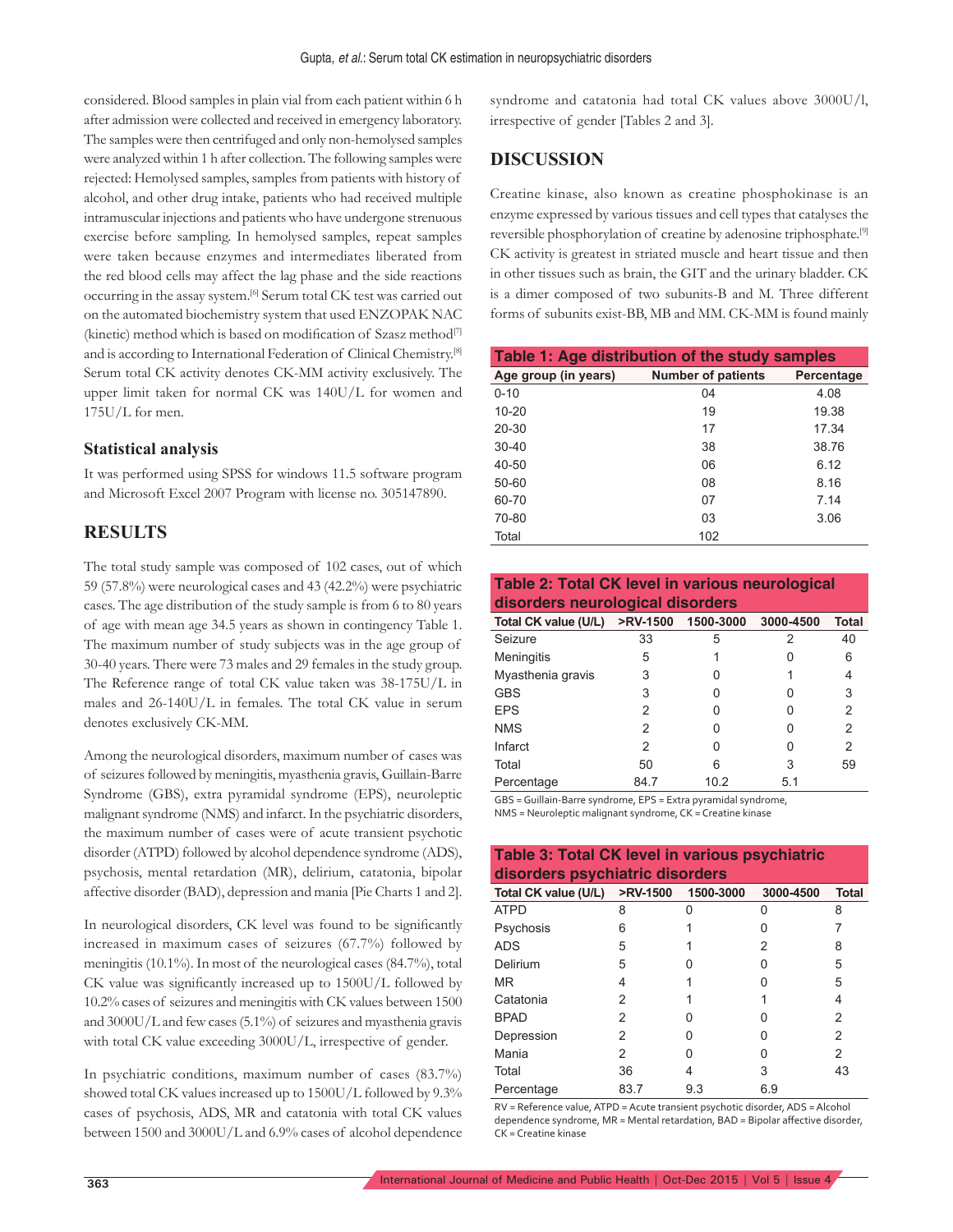

in skeletal muscle and then in heart, CK-MB is demonstrable in the heart but is also found in the skeletal muscle and urinary bladder. CK-BB is mainly found in the brain, GIT and urinary bladder. More than 20% of the total CK activity is present as CK-MB and nearly 80% as CK-MM. Thus, in healthy individuals, the total CK activity in the serum consists almost exclusively of CK-MM.[10] CK isoenzymes can be quantitated by electrophoretic or immunologic methods. Because CK exists in relatively few organs, elevated serum total CK level estimation is used as a specific index of injury to muscle and myocardium.[11]

Raised levels have been detected in the serum of patients with a variety of neurological conditions such as seizures, myasthenia gravis (multiple sclerosis), GBS, EPS, etc.[4,5] In our study, total CK level was found to be significantly increased in maximum cases of seizures  $(67.7%)$  followed by meningitis  $(10.1%)$ . CK level was raised in few cases of GBS, EPS, NMS, Myasthenia gravis and Infarct (4-7%). In previous study by Libman *et al*., they measured serum CK in seizure versus syncope cases in the emergency department and found that mean serum CK level was higher in seizure group  $(231.1 \pm 34.8)$ as compared to syncope cases (70.5  $\pm$  5.6). They concluded that CK level is highly specific test for diagnosing generalized seizures in the emergency department.[12] Petramfar *et al*., investigated CK concentration to distinguish between generalized tonic-clonic seizures (GTCS) from either psychogenic non epileptic seizures (PNES) or vasovagal syncope (VVS). It was observed that CK concentration was increased in 75% of patients with GTCS as compared to 15%, 13.6% and 15% of patients with PNES, VVS and control group respectively. Thus, CK concentration is also a useful and relatively accurate parameter to assist in the differentiation of epileptic seizures from either VVS or PNES.<sup>[13]</sup> Sharma and Nand evaluated CK enzyme in pyogenic and tuberculous meningitis and reported that CK levels were significantly elevated in cases of meningitis.<sup>[14]</sup>

Neuroleptic malignant syndrome is characterized by clinical symptoms that include hyperthermia, severe muscle rigidity, autonomic dysfunction and altered mental state. Nisijima in a study concluded that an elevated CK level is common in the early stage



**Pie Chart 1:** Distribution of study subjects with neurological disorders **Pie Chart 2:** Distribution of study subjects with psychiatric disorders

of NMS and corresponds temporally with the onset of muscle rigidity[15] while another study by O'Dwyer and Sheppard suggested that elevation of CK in NMS is a non-specific finding and its role in the diagnosis of the syndrome remains controversial.<sup>[16]</sup> In EPS and Parkinson disease, mechanism mediated by hypothalamic dopamine and by autonomic nervous system may also be contributing to the elevation of serum CK as proved by Takubo *et al*. [17]

Some studies observed that serum CK-MB and total CK levels were elevated above the cutoff value in patients with stroke/infarction. These enzyme levels gradually increased within the first 3 days and declined afterwards.<sup>[18]</sup>

The neuropathies cause denervation of muscle fibers and the ongoing entrophic changes to the muscle fiber membrane that result in leakage of CK. Another possibility would be elevation of CK secondary to frequent cramping, a common symptom in acute neurogenic diseases such as GBS.[19] Similarly, in myasthenia gravis, there is possible leakage of enzyme and metabolite from the myasthenic muscle due to a membrane defect and there may be a myopathic component also leading to increase in CK level.<sup>[20]</sup>

The association between psychiatric disorders and raised total CK levels remain argumentative. In our study, raised CK levels were found in maximum cases of ATPD and ADS (8% each) followed by psychosis (6%), delirium tremens (5%) and MR (4%). Few cases of depression, mania and BAD (2% each) had raised CK levels in the serum. CK was found to be elevated particularly in those patients who had history of intake of neuroleptic drugs.

Previous studies in schizophrenic patients indicated elevation of serum CK levels, mainly of MM isoenzyme but this test did not appear to be diagnostic in schizophrenia. Histological changes such as 'Z' band spreading had been reported in skeletal muscles which were interpreted as secondary consequences of an abnormality in nervous system factors from acute schizophrenics.[21]

Some theories relate elevated CK level to psychomotor agitation and medication in acute psychosis. Hermesh *et al*. showed absence of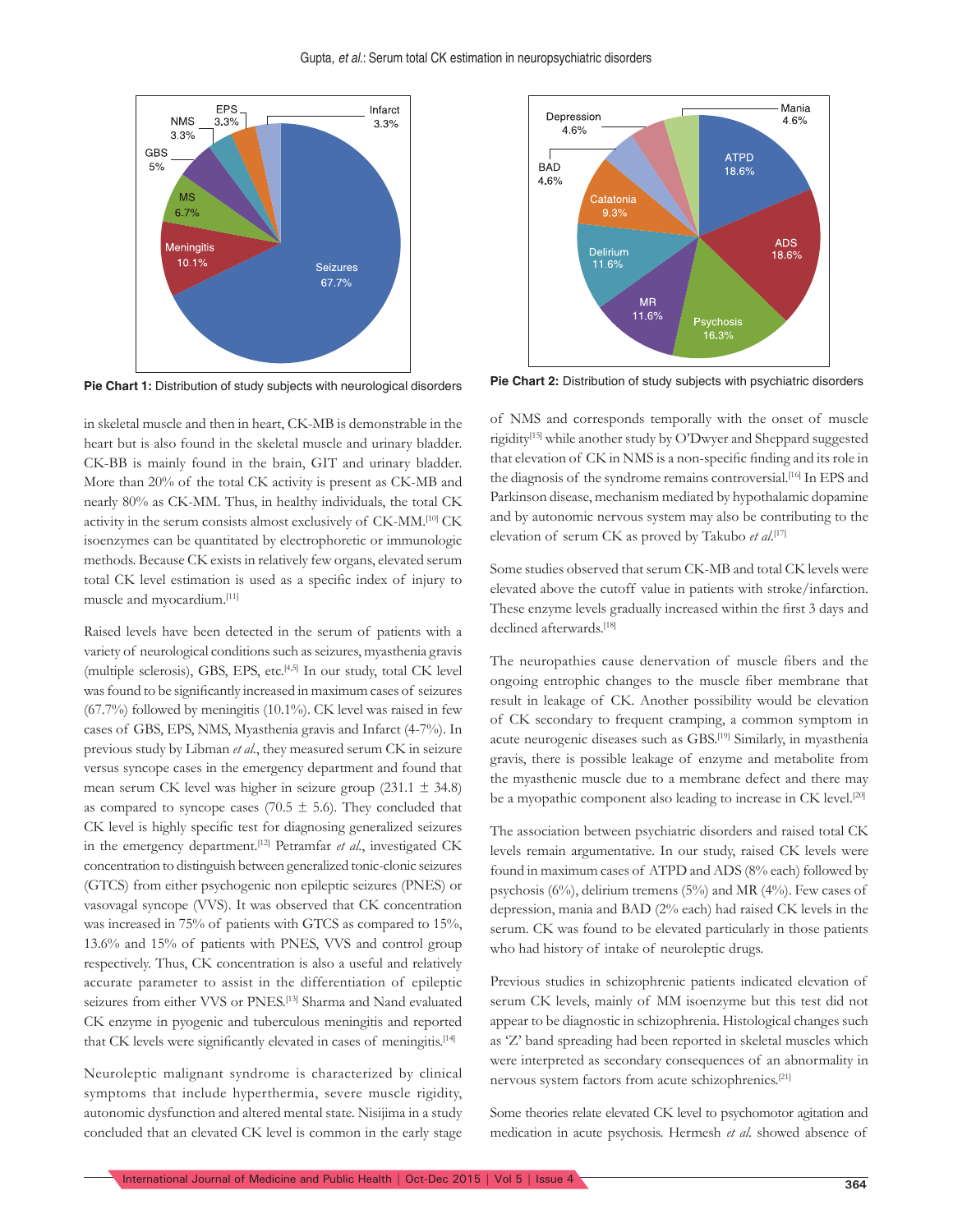myoglobinuria in acute psychotic patients with marked elevation in serum CK level concluding that CKemia may be due to an unknown, nontraumatic, pathophysiological mechanism.[22] There have been few studies focusing on CK elevations in chronic psychiatric conditions. One of the studies by Terao (2012) suggested that a few chronic psychiatric inpatients had CK elevation but patients engaged in more physical activity or receiving higher neuroleptic drugs are at greater risk of developing CK elevations. However, most of these increases are benign and need no treatment.[23] There is also evidence of neuromuscular dysfunction in psychotic patients. Increase in permeability of the muscle membrane due to some defect in the neurotropic regulation of muscle physiology or an independent expression of muscle abnormalties may lead to higher serum CK activity.[24]

Creatine kinase level was maximally increased in alcohol abuse in the range of 3000-4500U/L in our study which conforms to the findings of Osborn *et al*. He evaluated CK and CK-MB in alcohol abuse subjects with recent heavy consumption and concluded that elevated CK levels are common in heavy alcohol use patients without evidence of myocardial ischemia.[25] Contrary to our findings, Segal *et al*. studied serum CK levels in alcohol syndromes and found low normal CK activity for alcohol dependence, higher for alcohol withdrawal and the highest for delirum tremens. These findings may be related to enhanced dopamine activity in alcohol dependence as increased dopamine activity inhibits CK and conversely, to a significant decrease in dopamine activity during withdrawal syndromes.<sup>[26]</sup>

In catatonia, increased serum creatine phosphokinase may be related to occurrence of dyskinetic movements.[27]

Segal *et al*. also studied serum CK levels in various forms of depression. They reported 'low normal' CK levels, especially in psychotic depressions.[28]

Previous studies reported elevated CK levels in MR and depressive, maniac and euthymic phases of bipolar disorder.[29]

There are certain limitations to our study such as inadequate documentation available due to retrospective study undertaken and small sample size.

## **CONCLUSION**

Our present study confirms serum total CK level as a sensitive indicator in neurological as well as psychiatric disorders as it is found to be raised in all cases but requires detailed diagnostic work up, including electrophysiological, histopathological and genetic studies to reach at a final conclusion. CK activity was found to be maximally increased in the range of 3000-4500U/L in seizures and meningitis among neurological disorders and in alcohol abuse among psychiatric disorders. It seems likely that the predominant source of increased CK activity in serum is the skeletal muscles in neuropsychiatric disorders. Nevertheless, the origin of total CK elevations in these patients remains to be elucidated further. In psychiatric disorders, there could be primary changes such as neuromuscular defect, defect in nervous system secretory factors or there could be secondary changes such as alcohol or other drug intake or increased physical activity that lead to elevated CK level activity. No primary specific factor found to be causing elevation of CK level but as we measured primarily CK-MM, we can conclude that all these disorders lead to changes in muscle ultimately. Comprehensive studies are needed to understand the differences in serum kinase activity in various conditions by analyzing gender and age differences, isozyme patterns of CK and alterations in central and peripheral dopamine indices.

Despite all the limitations, a simple and rapid evaluation of serum CK activity still provide a reliable supplementary screening tool in various neuropsychiatric disorders particularly in emergency settings and helps in taking immediate treatment decisions.

## **REFERENCES**

- 1. Nanji AA. Serum creatine kinase isoenzymes: A review. Muscle Nerve 1983;6:83-90.
- 2. Bell RD, Rosenberg RN, Ting R, Mukherjee A, Stone MJ, Willerson JT. Creatine kinase BB isoenzyme levels by radioimmunoassay in patients with neurological disease. Ann Neurol 1978;3:52-9.
- 3. Phillips JP, Jones HM, Hitchcock R, Adama N, Thompson RJ. Radioimmunoassay of serum creatine kinase BB as index of brain damage after head injury. Br Med J 1980;281:777-9.
- 4. Thompson RJ, Graham JG, McQueen IN, Kynoch PA, Brown KW. Radioimmunoassay of brain-type creatine kinase-BB isoenzyme in human tissues and in serum of patients with neurological disorders. J Neurol Sci 1980;47:241-54.
- 5. Tsung SH. Several conditions causing elevation of serum CK-MB and CK-BB. Am J Clin Pathol 1981;75:711-5.
- 6. Panteghini M, Bais R, Solinge WW. Enzymes. In: Burtis CA, Ashwood ER, Bruns DE, editors. Tietz textbook of clinical chemistry and molecular diagnostics. Elsevier, Missouri: 4<sup>th</sup> ed, 2006. p. 597-643.
- 7. Szasz G. Laboratory measurement of creatine kinase activity. In: Tietz NW, Weinstock A, Rogerson DO, editors. Proceedings of the 2nd International Symposium in Clinical Enzymology. Washington, DC: American Association of Clinical Chemistry; 1976. p. 143.
- 8. Horder M, Elser RC, Gerhardt W, Mathieu M, Sampson EJ. Intrnational Federation of clinical chemistry (IFCC): Scientific Division Committee on enzymes. J Auto Chem 1990;12:22-40.
- 9. Goldblatt H. The effect of high salt intake on the blood pressure of rabbits. Lab Invest 1969;21:126-8.
- 10. Babu GG, Walker JM, Yellon DM, Hausenloy DJ. Peri-procedural myocardial injury during percutaneous coronary intervention: An important target for cardioprotection. Eur Heart J 2011;32:23-31.
- 11. Fischbach F. Creatine phosphokinase. In: Rader I, editors. A Manual of Laboratory & Diagnostic Tests. 6<sup>th</sup> ed. Philadelphia: Lippincott; 2000. p. 441-4.
- 12. Libman MD, Potvin L, Coupal L, Grover SA. Seizure vs. syncope: Measuring serum creatine kinase in the emergency department. J Gen Intern Med 1991;6:408-12.
- 13. Petramfar P, Yaghoobi E, Nemati R, Asadi-Pooya AA. Serum creatine phosphokinase is helpful in distinguishing generalized tonic-clonic seizures from psychogenic nonepileptic seizures and vasovagal syncope. Epilepsy Behav 2009;15:330-2.
- 14. Sharma M, Nand N. Evaluation of enzymes in pyogenic and tuberculous meningitis. J Assoc Physicians India 2006;54:118-21.
- 15. Nisijima K. Elevated creatine kinase does not necessarily correspond temporally with onset of muscle rigidity in neuroleptic malignant syndrome: A report of two cases. Neuropsychiatr Dis Treat 2012;8:615-8.
- 16. O'Dwyer AM, Sheppard NP. The role of creatine kinase in the diagnosis of neuroleptic malignant syndrome. Psychol Med 1993;23:323-6.
- 17. Takubo H, Shimoda-Matsubayashi S, Mizuno Y. Serum creatine kinase is elevated in patients with Parkinson's disease: A case controlled study. Parkinsonism Relat Disord 2003;9 Suppl 1:S43-6.